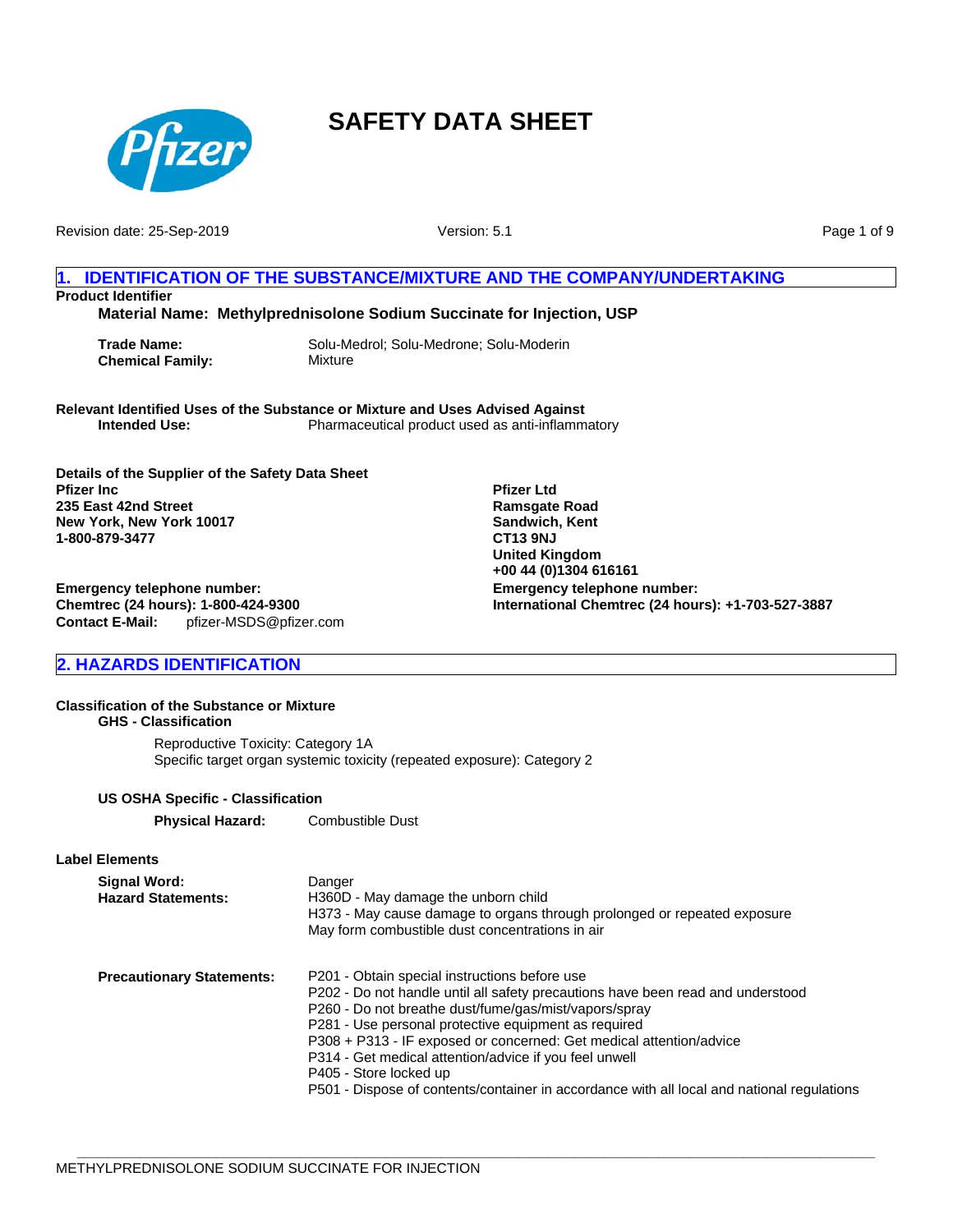**\_\_\_\_\_\_\_\_\_\_\_\_\_\_\_\_\_\_\_\_\_\_\_\_\_\_\_\_\_\_\_\_\_\_\_\_\_\_\_\_\_\_\_\_\_\_\_\_\_\_\_\_\_\_\_\_\_\_\_\_\_\_\_\_\_\_\_\_\_\_\_\_\_\_\_\_\_\_\_\_\_\_\_\_\_\_\_\_\_\_\_\_\_\_\_\_\_\_\_\_\_\_\_**

**Revision date: 25-Sep-2019 Material Name: Methylprednisolone Sodium Succinate for Injection, USP**

**Page 2 of 9**

**Version: 5.1**



**Other Hazards** An Occupational Exposure Value has been established for one or more of the ingredients (see Section 8).

**Note:** This document has been prepared in accordance with standards for workplace safety, which requires the inclusion of all known hazards of the product or its ingredients regardless of the potential risk. The precautionary statements and warning included may not apply in all cases. Your needs may vary depending upon the potential for exposure in your workplace.

## **3. COMPOSITION / INFORMATION ON INGREDIENTS**

| <b>Hazardous</b>                    |                   |                                     |                                          |       |
|-------------------------------------|-------------------|-------------------------------------|------------------------------------------|-------|
| Ingredient                          | <b>CAS Number</b> | EU.<br><b>EINECS/ELINCS</b><br>List | <b>GHS Classification</b>                | %     |
| Benzyl Alcohol                      | $100 - 51 - 6$    | 202-859-9                           | Acute Tox.4 (H302)<br>Acute Tox.4 (H332) | 1.0   |
| Methylprednisolone Sodium Succinate | 2375-03-3         | 219-156-8                           | Repr. 1A (H360D)<br>STOT RE 2 (H373)     | 67-87 |

| Ingredient                  | <b>CAS Number</b> | EU<br><b>EINECS/ELINCS</b><br>List | <b>GHS Classification</b> | % |
|-----------------------------|-------------------|------------------------------------|---------------------------|---|
| Lactose                     | 63-42-3           | 200-559-2                          | Not Listed                |   |
| Sodium phosphate, dibasic   | 7558-79-4         | 231-448-7                          | Not Listed                |   |
| Sodium phosphate, monobasic | 7558-80-7         | 231-449-2                          | Not Listed                |   |

**Additional Information:** \* Proprietary

Ingredient(s) indicated as hazardous have been assessed under standards for workplace safety. In accordance with 29 CFR 1910.1200, the exact percentage composition of this mixture has been withheld as a trade secret.

**For the full text of the CLP/GHS abbreviations mentioned in this Section, see Section 16**

## **4. FIRST AID MEASURES**

| <b>Description of First Aid Measures</b><br><b>Eye Contact:</b> | Flush with water while holding eyelids open for at least 15 minutes. Seek medical attention<br>immediately.                                                                           |
|-----------------------------------------------------------------|---------------------------------------------------------------------------------------------------------------------------------------------------------------------------------------|
| <b>Skin Contact:</b>                                            | Remove contaminated clothing. Flush area with large amounts of water. Use soap. Seek<br>medical attention.                                                                            |
| Ingestion:                                                      | Never give anything by mouth to an unconscious person. Wash out mouth with water. Do not<br>induce vomiting unless directed by medical personnel. Seek medical attention immediately. |

**\_\_\_\_\_\_\_\_\_\_\_\_\_\_\_\_\_\_\_\_\_\_\_\_\_\_\_\_\_\_\_\_\_\_\_\_\_\_\_\_\_\_\_\_\_\_\_\_\_\_\_\_\_\_\_\_\_\_\_\_\_\_\_\_\_\_\_\_\_\_\_\_\_\_\_\_\_\_\_\_\_\_\_\_\_\_\_\_\_\_\_\_\_\_\_\_\_\_\_\_\_\_\_**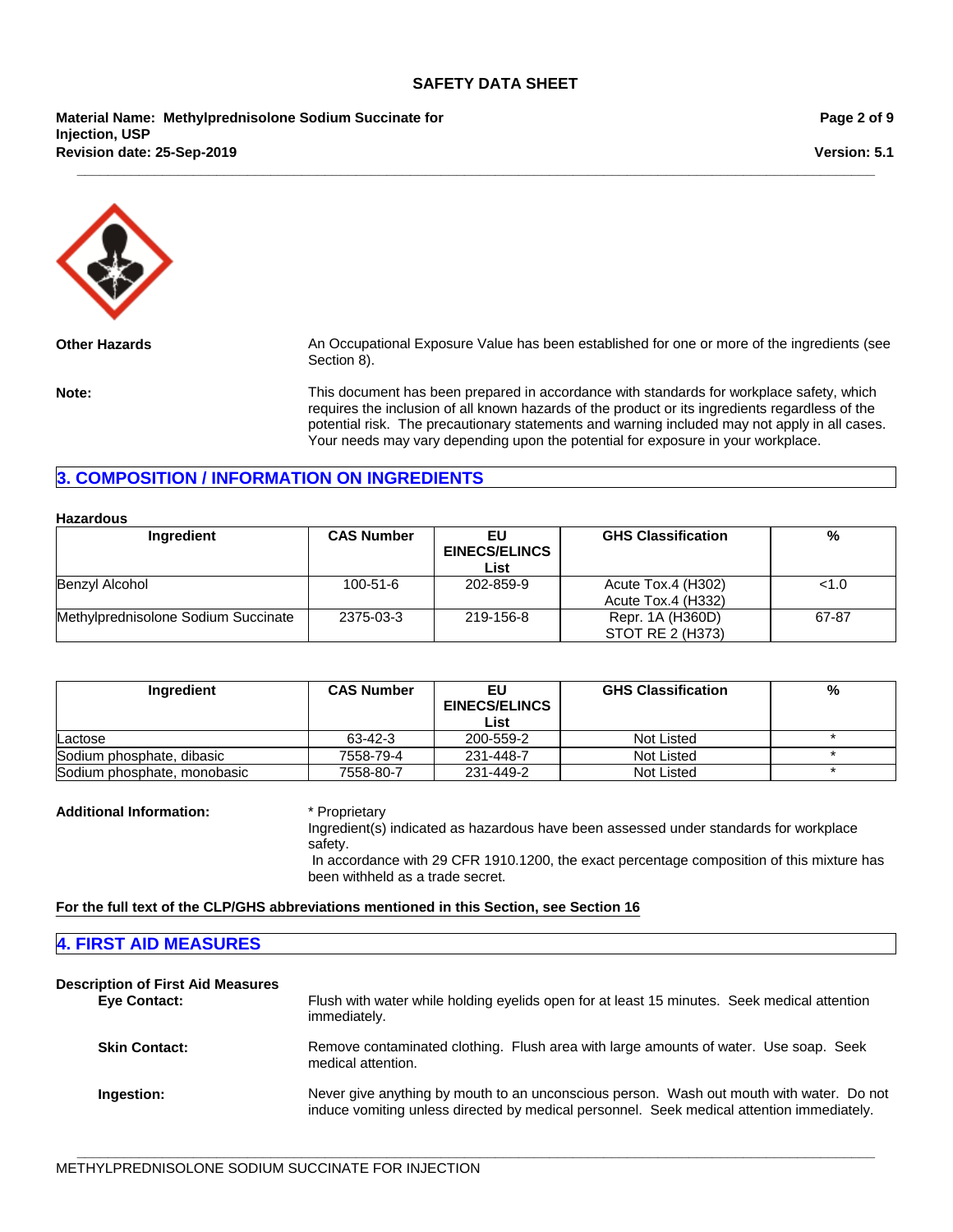**\_\_\_\_\_\_\_\_\_\_\_\_\_\_\_\_\_\_\_\_\_\_\_\_\_\_\_\_\_\_\_\_\_\_\_\_\_\_\_\_\_\_\_\_\_\_\_\_\_\_\_\_\_\_\_\_\_\_\_\_\_\_\_\_\_\_\_\_\_\_\_\_\_\_\_\_\_\_\_\_\_\_\_\_\_\_\_\_\_\_\_\_\_\_\_\_\_\_\_\_\_\_\_**

**Revision date: 25-Sep-2019 Material Name: Methylprednisolone Sodium Succinate for Injection, USP**

| Inhalation:                                                                                                                                                                                                                                                                                                                                             | Remove to fresh air and keep patient at rest. Seek medical attention immediately.                                                                                                               |  |  |
|---------------------------------------------------------------------------------------------------------------------------------------------------------------------------------------------------------------------------------------------------------------------------------------------------------------------------------------------------------|-------------------------------------------------------------------------------------------------------------------------------------------------------------------------------------------------|--|--|
| Most Important Symptoms and Effects, Both Acute and Delayed<br><b>Symptoms and Effects of</b><br>For information on potential signs and symptoms of exposure, See Section 2 - Hazards<br>Identification and/or Section 11 - Toxicological Information.<br><b>Exposure:</b><br><b>Medical Conditions</b><br>None known<br><b>Aggravated by Exposure:</b> |                                                                                                                                                                                                 |  |  |
| <b>Notes to Physician:</b>                                                                                                                                                                                                                                                                                                                              | Indication of the Immediate Medical Attention and Special Treatment Needed<br>None                                                                                                              |  |  |
| <b>5. FIRE FIGHTING MEASURES</b>                                                                                                                                                                                                                                                                                                                        |                                                                                                                                                                                                 |  |  |
| <b>Extinguishing Media:</b>                                                                                                                                                                                                                                                                                                                             | Extinguish fires with CO2, extinguishing powder, foam, or water.                                                                                                                                |  |  |
| Special Hazards Arising from the Substance or Mixture<br><b>Hazardous Combustion</b><br><b>Products:</b>                                                                                                                                                                                                                                                | Formation of toxic gases is possible during heating or fire.                                                                                                                                    |  |  |
| Fire / Explosion Hazards:                                                                                                                                                                                                                                                                                                                               | Fine particles (such as dust and mists) may fuel fires/explosions.                                                                                                                              |  |  |
| <b>Advice for Fire-Fighters</b><br>During all firefighting activities, wear appropriate protective equipment, including self-contained breathing apparatus.                                                                                                                                                                                             |                                                                                                                                                                                                 |  |  |
| <b>6. ACCIDENTAL RELEASE MEASURES</b>                                                                                                                                                                                                                                                                                                                   |                                                                                                                                                                                                 |  |  |
|                                                                                                                                                                                                                                                                                                                                                         | Personal Precautions, Protective Equipment and Emergency Procedures<br>Personnel involved in clean-up should wear appropriate personal protective equipment (see Section 8). Minimize exposure. |  |  |
| <b>Environmental Precautions</b>                                                                                                                                                                                                                                                                                                                        | Place waste in an appropriately labeled, sealed container for disposal. Care should be taken to avoid environmental release.                                                                    |  |  |

#### **Methods and Material for Containment and Cleaning Up**

| <b>Measures for Cleaning /</b><br><b>Collecting:</b> | Contain the source of spill if it is safe to do so. Collect spilled material by a method that<br>controls dust generation. A damp cloth or a filtered vacuum should be used to clean spills of<br>dry solids. Clean spill area thoroughly. |
|------------------------------------------------------|--------------------------------------------------------------------------------------------------------------------------------------------------------------------------------------------------------------------------------------------|
| <b>Additional Consideration for</b>                  | Non-essential personnel should be evacuated from affected area. Report emergency                                                                                                                                                           |
| Large Spills:                                        | situations immediately. Cleanup operations should only be undertaken by trained personnel.                                                                                                                                                 |

## **7. HANDLING AND STORAGE**

#### **Precautions for Safe Handling**

Minimize dust generation and accumulation. Avoid contact with eyes, skin and clothing. Avoid breathing dust. When handling, use appropriate personal protective equipment (see Section 8). Wash thoroughly after handling. Releases to the environment should be avoided. Review and implement appropriate technical and procedural waste water and waste disposal measures to prevent occupational exposure or environmental releases. Potential points of process emissions of this material to the atmosphere should be controlled with dust collectors, HEPA filtration systems or other equivalent controls.

#### **Conditions for Safe Storage, Including any Incompatibilities**

| <b>Storage Conditions:</b> | Store as directed by product packaging. |
|----------------------------|-----------------------------------------|
| Specific end use(s):       | Pharmaceutical drug product             |

## **8. EXPOSURE CONTROLS / PERSONAL PROTECTION**

## **Control Parameters**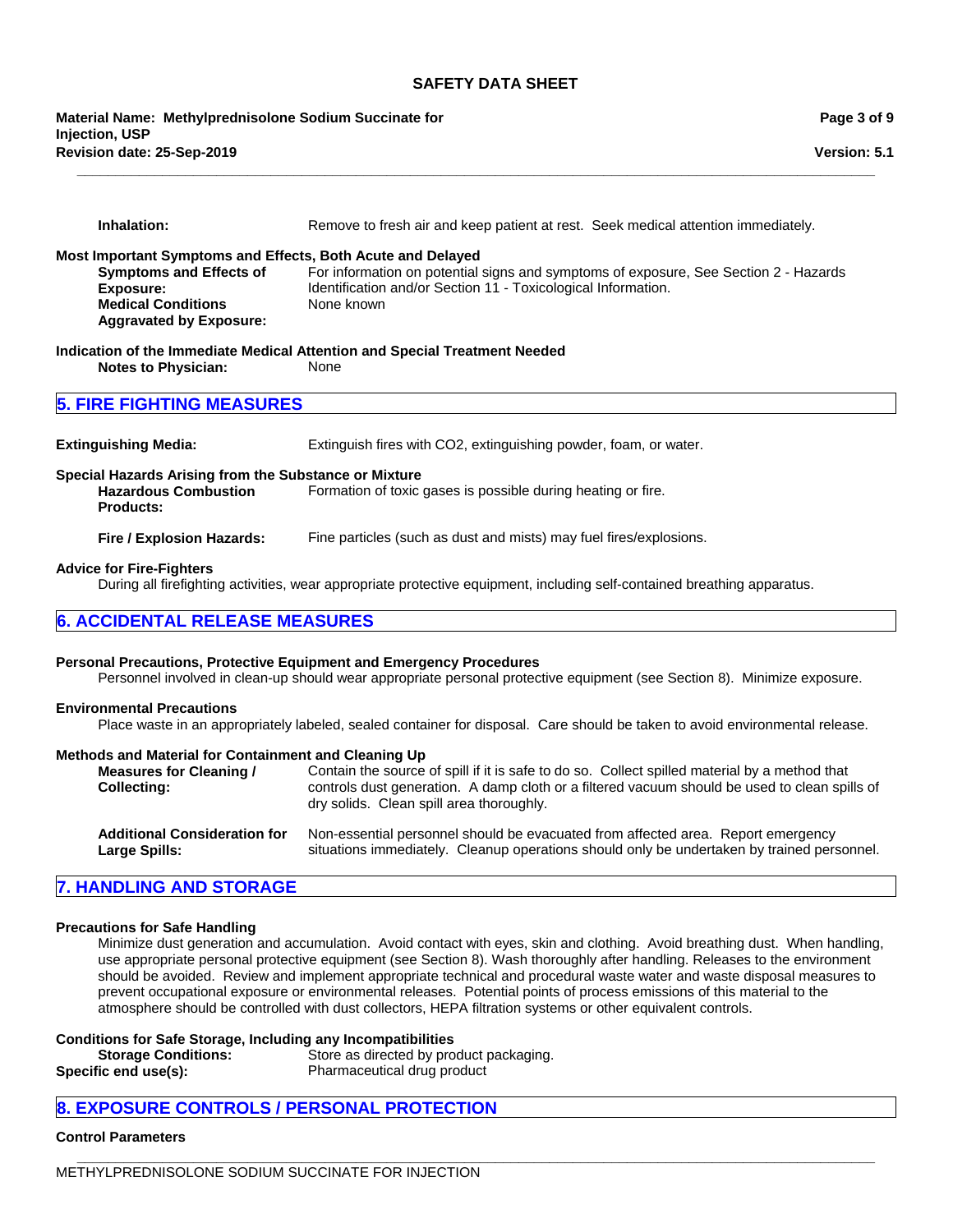**\_\_\_\_\_\_\_\_\_\_\_\_\_\_\_\_\_\_\_\_\_\_\_\_\_\_\_\_\_\_\_\_\_\_\_\_\_\_\_\_\_\_\_\_\_\_\_\_\_\_\_\_\_\_\_\_\_\_\_\_\_\_\_\_\_\_\_\_\_\_\_\_\_\_\_\_\_\_\_\_\_\_\_\_\_\_\_\_\_\_\_\_\_\_\_\_\_\_\_\_\_\_\_**

**Revision date: 25-Sep-2019 Material Name: Methylprednisolone Sodium Succinate for Injection, USP**

## **8. EXPOSURE CONTROLS / PERSONAL PROTECTION**

**Refer to available public information for specific member state Occupational Exposure Limits.**

| <b>Benzyl Alcohol</b><br><b>Bulgaria OEL - TWA</b><br><b>Czech Republic OEL - TWA</b><br><b>Finland OEL - TWA</b><br>Latvia OEL - TWA<br>Lithuania OEL - TWA<br><b>Poland OEL - TWA</b> | 5.0 mg/m <sup>3</sup><br>40 mg/m $3$<br>10 ppm<br>45 mg/m $3$<br>5 mg/ $m3$<br>5 mg/ $m3$<br>240 mg/m <sup>3</sup>                                                                                                                                                                                                                                                                                                                                                                                                                                                                                                                                                                                    |  |  |
|-----------------------------------------------------------------------------------------------------------------------------------------------------------------------------------------|-------------------------------------------------------------------------------------------------------------------------------------------------------------------------------------------------------------------------------------------------------------------------------------------------------------------------------------------------------------------------------------------------------------------------------------------------------------------------------------------------------------------------------------------------------------------------------------------------------------------------------------------------------------------------------------------------------|--|--|
| <b>Methylprednisolone Sodium Succinate</b><br><b>Pfizer OEL TWA-8 Hr:</b>                                                                                                               | 40 $\mu$ g/m <sup>3</sup>                                                                                                                                                                                                                                                                                                                                                                                                                                                                                                                                                                                                                                                                             |  |  |
| Sodium phosphate, dibasic<br>Band (OEB):                                                                                                                                                | <b>Pfizer Occupational Exposure</b> OEB 1 (control exposure to the range of 1000ug/m <sup>3</sup> to 3000ug/m <sup>3</sup> )                                                                                                                                                                                                                                                                                                                                                                                                                                                                                                                                                                          |  |  |
| Sodium phosphate, monobasic<br>Band (OEB):                                                                                                                                              | <b>Pfizer Occupational Exposure</b> OEB 1 (control exposure to the range of 1000ug/m <sup>3</sup> to 3000ug/m <sup>3</sup> )                                                                                                                                                                                                                                                                                                                                                                                                                                                                                                                                                                          |  |  |
| <b>Exposure Controls</b><br><b>Engineering Controls:</b><br><b>Personal Protective</b><br><b>Equipment:</b>                                                                             | Engineering controls should be used as the primary means to control exposures. General<br>room ventilation is adequate unless the process generates dust, mist or fumes. Keep airborne<br>contamination levels below the exposure limits listed above in this section.<br>Refer to applicable national standards and regulations in the selection and use of personal<br>protective equipment (PPE). Contact your safety and health professional or safety equipment<br>supplier for assistance in selecting the correct protective clothing/equipment based on an<br>assessment of the workplace conditions, other chemicals used or present in the workplace and<br>specific operational processes. |  |  |
| Hands:                                                                                                                                                                                  | Impervious gloves (e.g. Nitrile, etc.) are recommended if skin contact with drug product is<br>possible and for bulk processing operations. (Protective gloves must meet the standards in<br>accordance with EN374, ASTM F1001 or international equivalent.)                                                                                                                                                                                                                                                                                                                                                                                                                                          |  |  |
| Eyes:                                                                                                                                                                                   | Wear safety glasses or goggles if eye contact is possible. (Eye protection must meet the<br>standards in accordance with EN166, ANSI Z87.1 or international equivalent.)                                                                                                                                                                                                                                                                                                                                                                                                                                                                                                                              |  |  |
| Skin:                                                                                                                                                                                   | Impervious protective clothing is recommended if skin contact with drug product is possible and<br>for bulk processing operations. (Protective clothing must meet the standards in accordance<br>with EN13982, ANSI 103 or international equivalent.)<br>Under normal conditions of use, if the applicable Occupational Exposure Limit (OEL) is<br>exceeded, wear an appropriate respirator with a protection factor sufficient to control exposures<br>to below the OEL (e.g. particulate respirator with a half mask, P3 filter). (Respirators must<br>meet the standards in accordance with EN140, EN143, ASTM F2704-10 or international<br>equivalent.)                                           |  |  |
| <b>Respiratory protection:</b>                                                                                                                                                          |                                                                                                                                                                                                                                                                                                                                                                                                                                                                                                                                                                                                                                                                                                       |  |  |

**\_\_\_\_\_\_\_\_\_\_\_\_\_\_\_\_\_\_\_\_\_\_\_\_\_\_\_\_\_\_\_\_\_\_\_\_\_\_\_\_\_\_\_\_\_\_\_\_\_\_\_\_\_\_\_\_\_\_\_\_\_\_\_\_\_\_\_\_\_\_\_\_\_\_\_\_\_\_\_\_\_\_\_\_\_\_\_\_\_\_\_\_\_\_\_\_\_\_\_\_\_\_\_**

## **9. PHYSICAL AND CHEMICAL PROPERTIES**

| <b>Physical State:</b>    | Powder             |
|---------------------------|--------------------|
| Odor:                     | No data available. |
| <b>Molecular Formula:</b> | Mixture            |

**Color:** White **Odor Threshold:** No data available. **Molecular Formula:** Mixture **Molecular Weight:** Mixture

**Solvent Solubility:** Soluble: Alcohols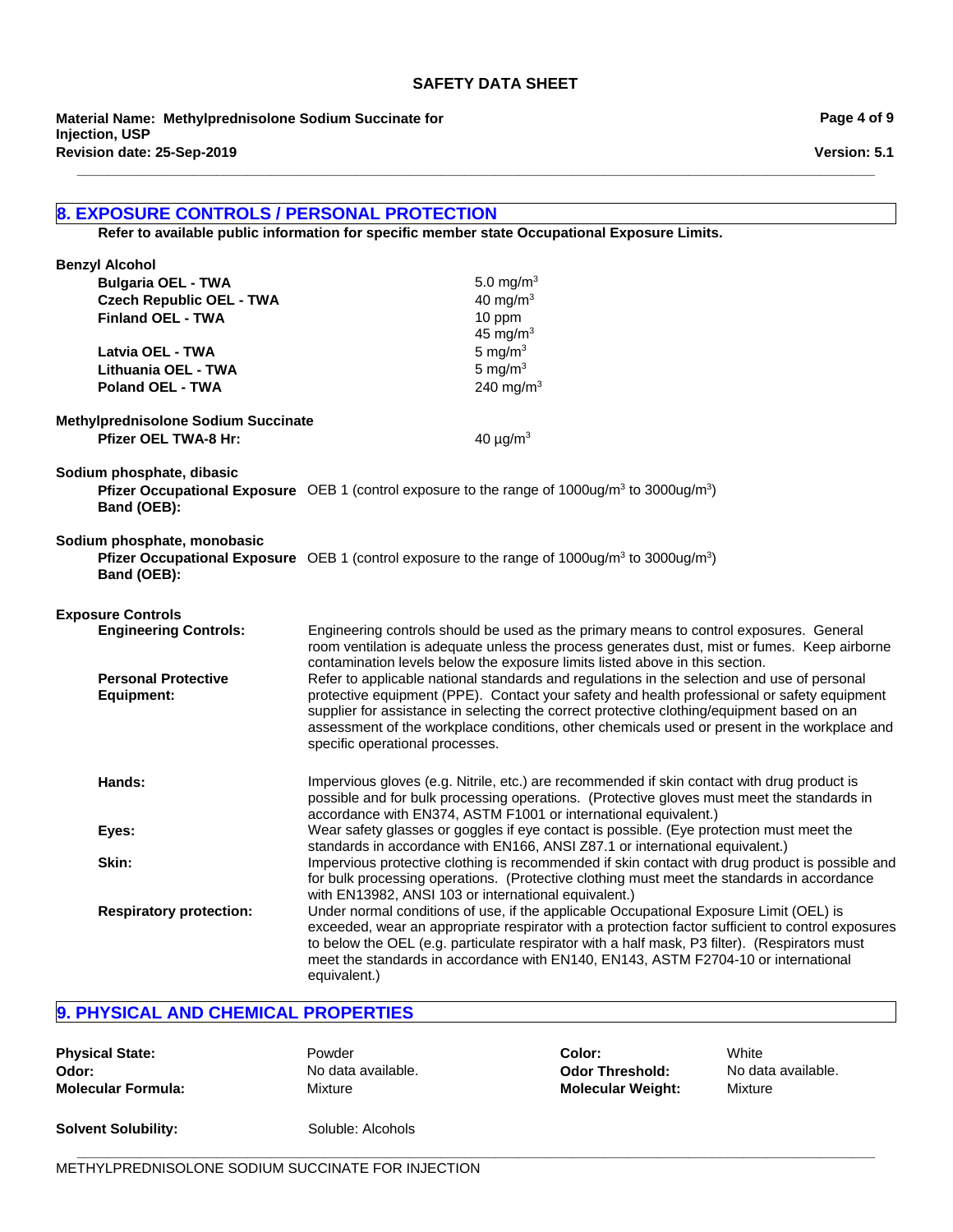**\_\_\_\_\_\_\_\_\_\_\_\_\_\_\_\_\_\_\_\_\_\_\_\_\_\_\_\_\_\_\_\_\_\_\_\_\_\_\_\_\_\_\_\_\_\_\_\_\_\_\_\_\_\_\_\_\_\_\_\_\_\_\_\_\_\_\_\_\_\_\_\_\_\_\_\_\_\_\_\_\_\_\_\_\_\_\_\_\_\_\_\_\_\_\_\_\_\_\_\_\_\_\_**

**Revision date: 25-Sep-2019 Material Name: Methylprednisolone Sodium Succinate for Injection, USP**

**9. PHYSICAL AND CHEMICAL PROPERTIES Water Solubility:**<br>Solubility: Soluble: Water **pH:** No data available.<br> **Melting/Freezing Point (°C):** No data available **Melting/Freezing Point (°C): Boiling Point (°C):** No data available. **Partition Coefficient: (Method, pH, Endpoint, Value) Decomposition Temperature (°C):** No data available. **Evaporation Rate (Gram/s):** No data available<br> **Vapor Pressure (kPa):** No data available **Vapor Pressure (kPa):** No data available<br> **Vapor Density (g/ml):** No data available **Vapor Density (g/ml):** No data available<br> **Relative Density:** No data available **Benzyl Alcohol** No data available No data available **Lactose Sodium phosphate, dibasic** No data available **Methylprednisolone Sodium Succinate** No data available No data available **Methylprednisolone Sodium phosphate, monobasic** Predicted7.4Log D1.99

**Relative Density: Viscosity:** No data available **Flammablity:** Autoignition Temperature (Solid) (°C): No data available

**Flammability (Solids):** No data available **Flash Point (Liquid) (°C): Upper Explosive Limits (Liquid) (% by Vol.):** No data available Lower Explosive Limits (Liquid) (% by Vol.): No data available

## **10. STABILITY AND REACTIVITY**

**Reactivity:** No data available **Chemical Stability:** Stable under normal conditions of use. **Possibility of Hazardous Reactions Oxidizing Properties:** No data available<br> **Conditions to Avoid:** Fine particles (sud **Conditions to Avoid:** Fine particles (such as dust and mists) may fuel fires/explosions.<br>**Incompatible Materials:** As a precautionary measure, keep away from strong oxidizers As a precautionary measure, keep away from strong oxidizers **Hazardous Decomposition Products:** No data available

## **11. TOXICOLOGICAL INFORMATION**

| <b>Information on Toxicological Effects</b> |                                                                                                                                                                                                                     |
|---------------------------------------------|---------------------------------------------------------------------------------------------------------------------------------------------------------------------------------------------------------------------|
| <b>General Information:</b>                 | The information included in this section describes the potential hazards of various forms of the<br>active ingredients. The remaining information describes the potential hazards of the individual<br>ingredients. |
| <b>Short Term:</b>                          | May cause eye irritation (based on components). May be harmful if absorbed through the skin.                                                                                                                        |
| Long Term:                                  | Repeat-dose studies in animals have shown a potential to cause adverse effects on blood and<br>blood forming organs.                                                                                                |

**\_\_\_\_\_\_\_\_\_\_\_\_\_\_\_\_\_\_\_\_\_\_\_\_\_\_\_\_\_\_\_\_\_\_\_\_\_\_\_\_\_\_\_\_\_\_\_\_\_\_\_\_\_\_\_\_\_\_\_\_\_\_\_\_\_\_\_\_\_\_\_\_\_\_\_\_\_\_\_\_\_\_\_\_\_\_\_\_\_\_\_\_\_\_\_\_\_\_\_\_\_\_\_**

METHYLPREDNISOLONE SODIUM SUCCINATE FOR INJECTION

**Page 5 of 9**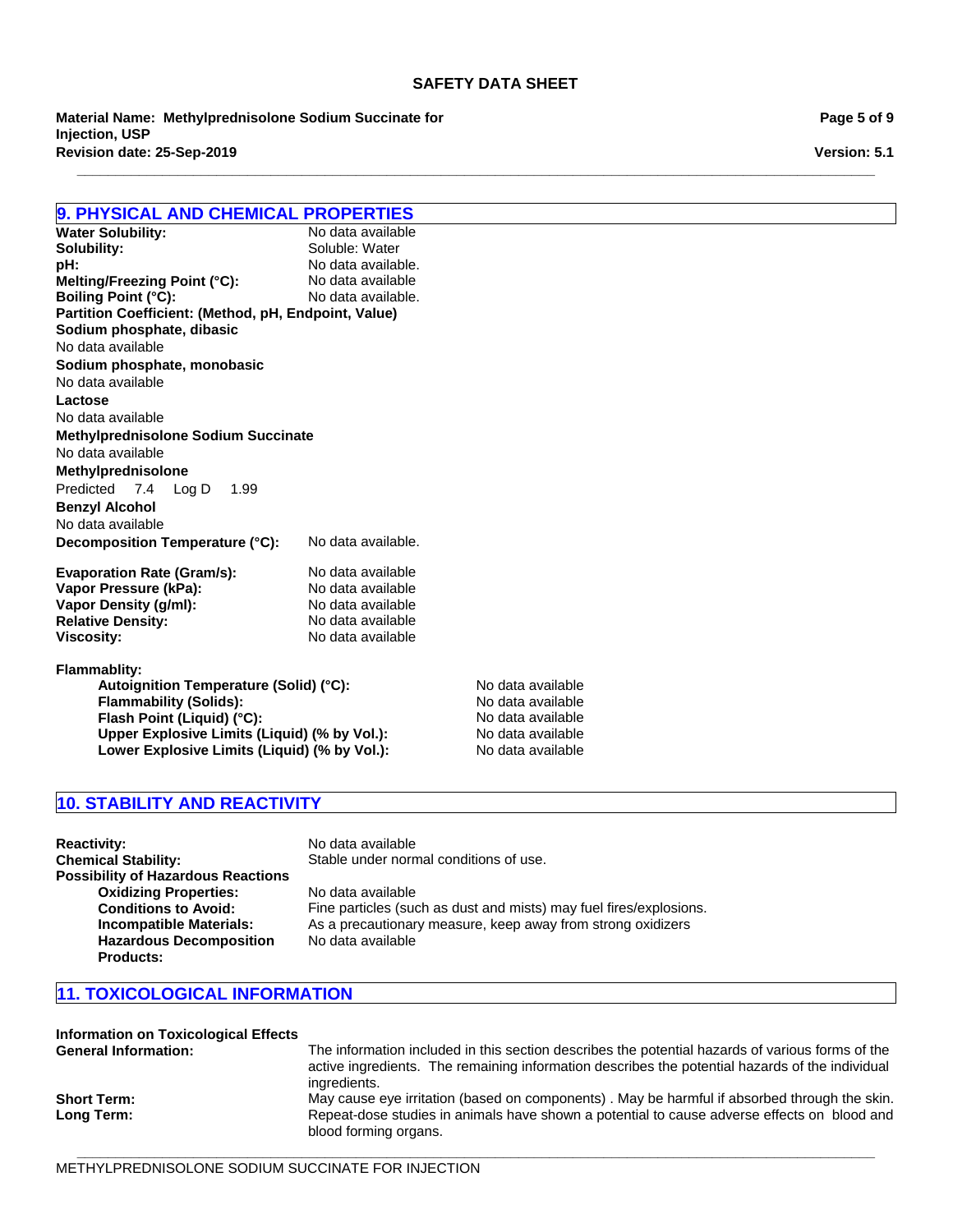**\_\_\_\_\_\_\_\_\_\_\_\_\_\_\_\_\_\_\_\_\_\_\_\_\_\_\_\_\_\_\_\_\_\_\_\_\_\_\_\_\_\_\_\_\_\_\_\_\_\_\_\_\_\_\_\_\_\_\_\_\_\_\_\_\_\_\_\_\_\_\_\_\_\_\_\_\_\_\_\_\_\_\_\_\_\_\_\_\_\_\_\_\_\_\_\_\_\_\_\_\_\_\_**

**Revision date: 25-Sep-2019 Material Name: Methylprednisolone Sodium Succinate for Injection, USP**

## **11. TOXICOLOGICAL INFORMATION**

**Known Clinical Effects:** Adverse clinical reactions include the development of hypersensitivity and/or irritation leading to rashes, itching, and burning. Clinical use has resulted in hormonal alterations. Drugs of this class may cause Cushing's syndrome, manifested by moon face, obesity, headache, acne, thirst, increased urination, impotence, menstrual irregularities, facial hair growth, and mental changes.

#### **Acute Toxicity: (Species, Route, End Point, Dose)**

#### **Methylprednisolone Sodium Succinate**

RatOralLD 50>5000mg/kg RatPara-periostealLD 50718mg/kg MouseIntravenousLD 50953mg/kg RatIntraperitonealLD 50512mg/kg MouseIntraperitonealLD 50902mg/kg

#### **Methylprednisolone**

RatOralLD 50>2000mg/kg MouseOralLD 50450mg/kg RatIntraperitonealLD 501000mg/kg MouseIntraperitonealLD 501409mg/kg RatSubcutaneousLD 50>3000mg/kg

#### **Benzyl Alcohol**

Rat Oral LD50 1230mg/kg Rat Para-periostealLD50 53mg/kg RatInhalationLC50 >4.178mg/L

**Acute Toxicity Comments:** A greater than symbol (>) indicates that the toxicity endpoint being tested was not achievable at the highest dose used in the test.

### **Irritation / Sensitization: (Study Type, Species, Severity)**

#### **Methylprednisolone**

Skin IrritationRabbitNo effect Eye IrritationRabbitNo effect Skin Sensitization - GPMTGuinea PigNo effect

#### **Benzyl Alcohol**

Eye IrritationRabbitSevere Skin IrritationRabbitMinimal Skin IrritationGuinea PigModerate

#### **Repeated Dose Toxicity: (Duration, Species, Route, Dose, End Point, Target Organ)**

#### **Methylprednisolone**

| 42 Dav(s) | Dog Oral 167 µg/kg/day LOAEL Adrenal gland |                                     |                                                      |  |
|-----------|--------------------------------------------|-------------------------------------|------------------------------------------------------|--|
|           | 6 Week(s) Rat Subcutaneous                 | 500 ug/kg/day LOAEL None identified |                                                      |  |
|           | 14 Week(s) Rat Subcutaneous                | 0.4 µg/kg/day NOAEL                 | Blood forming organs, Adrenal gland                  |  |
|           | 52 Week(s) Rat Subcutaneous                |                                     | 4 µg/kg/day NOAEL Blood forming organs Adrenal gland |  |

**Page 6 of 9**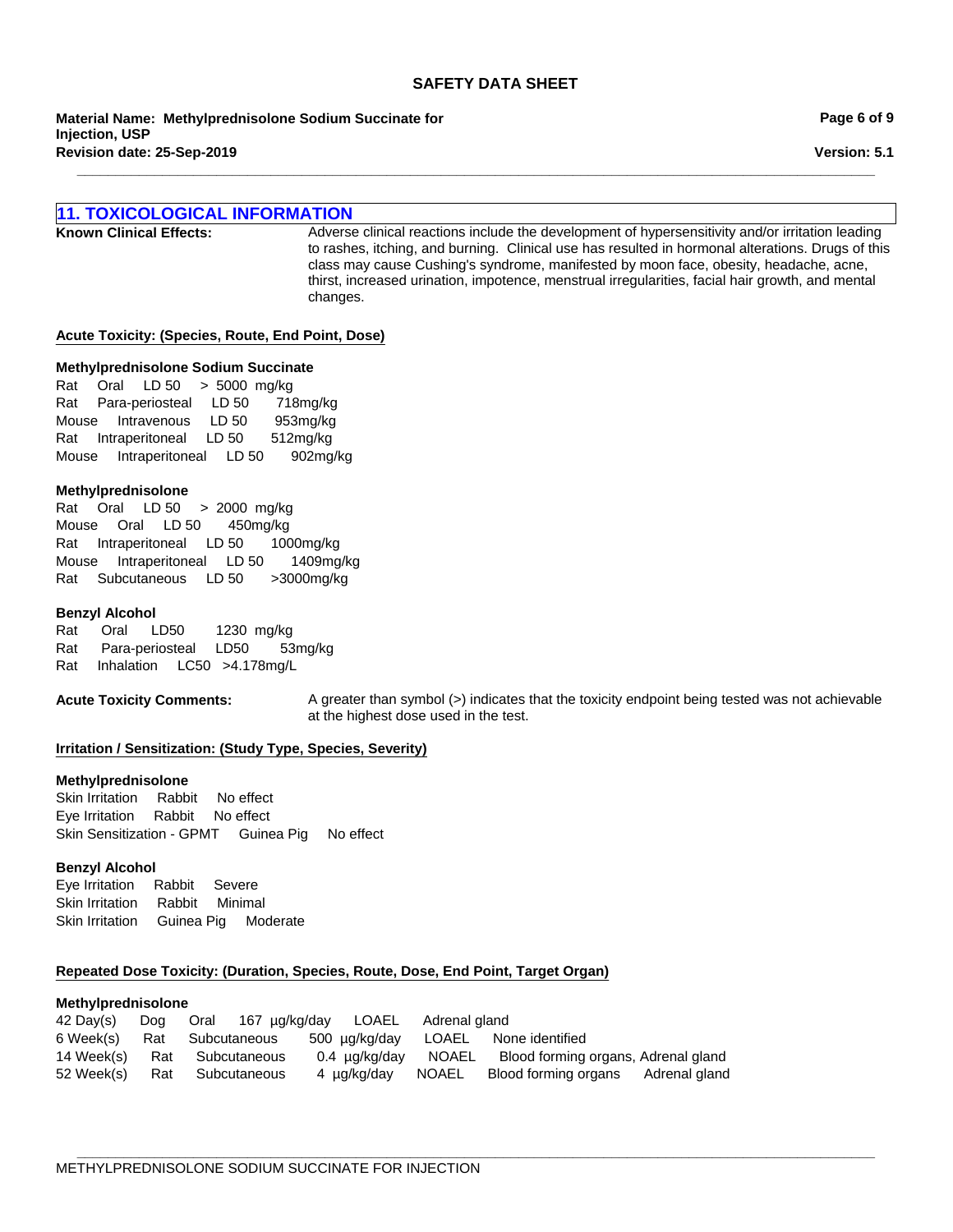**\_\_\_\_\_\_\_\_\_\_\_\_\_\_\_\_\_\_\_\_\_\_\_\_\_\_\_\_\_\_\_\_\_\_\_\_\_\_\_\_\_\_\_\_\_\_\_\_\_\_\_\_\_\_\_\_\_\_\_\_\_\_\_\_\_\_\_\_\_\_\_\_\_\_\_\_\_\_\_\_\_\_\_\_\_\_\_\_\_\_\_\_\_\_\_\_\_\_\_\_\_\_\_**

**Revision date: 25-Sep-2019 Material Name: Methylprednisolone Sodium Succinate for Injection, USP**

## **11. TOXICOLOGICAL INFORMATION**

## **Reproduction & Developmental Toxicity: (Study Type, Species, Route, Dose, End Point, Effect(s))**

#### **Methylprednisolone Sodium Succinate**

Reproductive & FertilityRatSubcutaneous40mg/kg/dayLOAELFetotoxicity Embryo / Fetal DevelopmentRatSubcutaneous40mg/kg/dayLOAELTeratogenic

#### **Methylprednisolone**

Reproductive & FertilityRatSubcutaneous0.004mg/kg/dayNOAELPaternal toxicity Reproductive & FertilityRatSubcutaneous0.02mg/kg/dayLOAELFetotoxicity Embryo / Fetal DevelopmentRatSubcutaneous1.0mg/kg/dayLOAELFetotoxicity, Teratogenic Embryo / Fetal DevelopmentMouseIntramuscular330mg/kg/dayLOAELTeratogenic Embryo / Fetal DevelopmentRabbitIntramuscular0.1mg/kg/dayLOAELTeratogenic

#### **Genetic Toxicity: (Study Type, Cell Type/Organism, Result)**

#### **Methylprednisolone Sodium Succinate**

Direct DNA InteractionNot applicableNegative *In Vitro* CytogeneticsNot applicableNegative

#### **Methylprednisolone**

Bacterial Mutagenicity (Ames)*Salmonella* Negative Unscheduled DNA SynthesisRat HepatocyteNegative Mammalian Cell MutagenicityChinese Hamster Ovary (CHO) cellsNegative Direct DNA InteractionNegative

**Carcinogen Status:** None of the components of this formulation are listed as a carcinogen by IARC, NTP or OSHA.

## **12. ECOLOGICAL INFORMATION**

**Environmental Overview:** Environmental properties have not been investigated. Releases to the environment should be avoided.

### **Toxicity: Aquatic Toxicity: (Species, Method, End Point, Duration, Result)**

#### **Benzyl Alcohol**

*Pimephales promelas* (Fathead Minnow)EPALC50 96Hours460mg/L *Daphnia magna* (Water Flea)OECDEC50 48Hours230mg/L *Pseudokirchneriella subcapitata* (Green Alga)OECDEC50 72Hours500mg/L

**Benzyl Alcohol** *Daphnia magna* (Water Flea)OECD21Day(s)EC5066mg/LReproduction

**Persistence and Degradability: Biodegradation: (Method, Inoculum, Biodeg Study, Result, Endpoint, Duration, Classification) Benzyl Alcohol** OECDActivated sludgeReady92% After14Day(s)Ready

**\_\_\_\_\_\_\_\_\_\_\_\_\_\_\_\_\_\_\_\_\_\_\_\_\_\_\_\_\_\_\_\_\_\_\_\_\_\_\_\_\_\_\_\_\_\_\_\_\_\_\_\_\_\_\_\_\_\_\_\_\_\_\_\_\_\_\_\_\_\_\_\_\_\_\_\_\_\_\_\_\_\_\_\_\_\_\_\_\_\_\_\_\_\_\_\_\_\_\_\_\_\_\_**

### **Bio-accumulative Potential:**

**Page 7 of 9**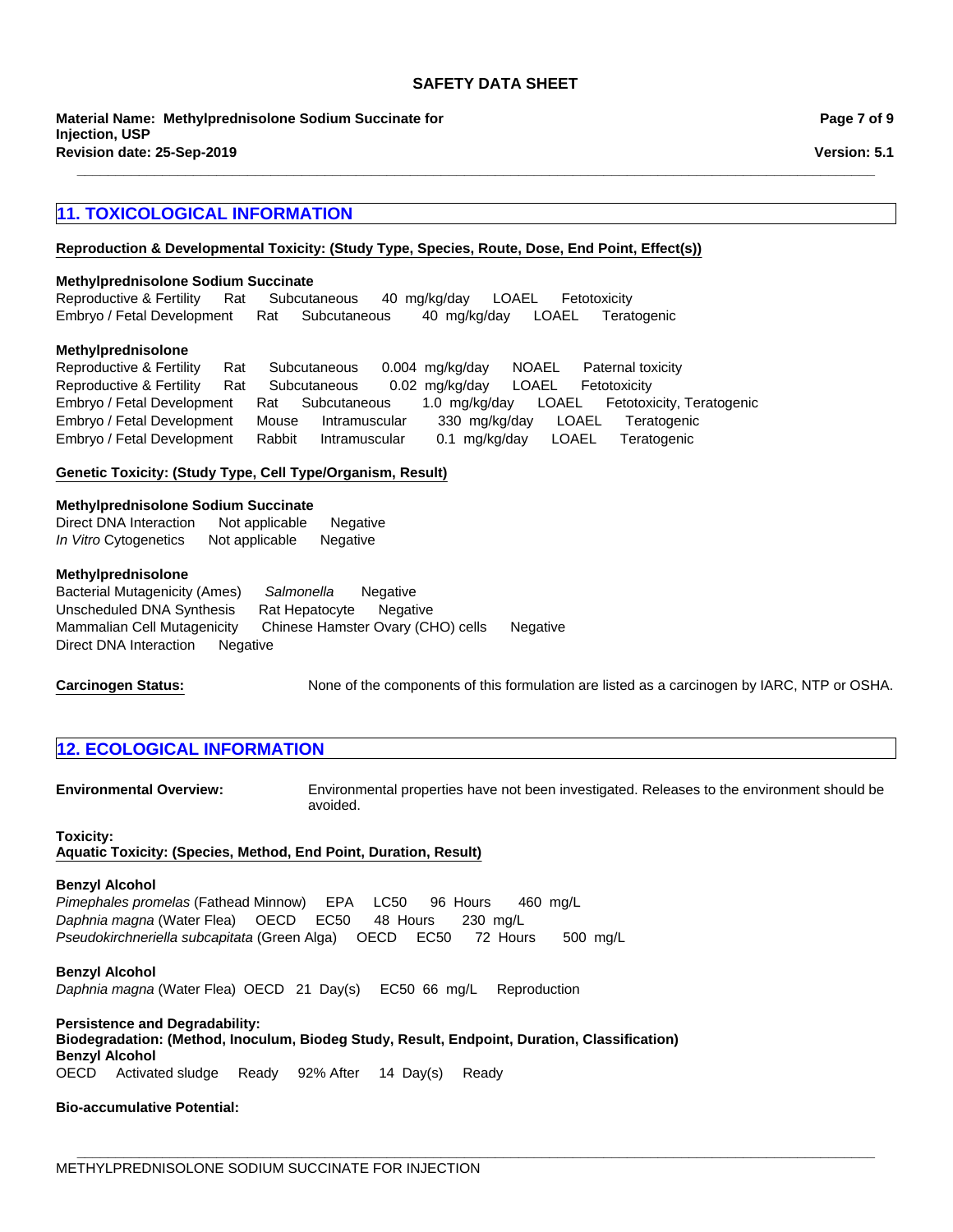**\_\_\_\_\_\_\_\_\_\_\_\_\_\_\_\_\_\_\_\_\_\_\_\_\_\_\_\_\_\_\_\_\_\_\_\_\_\_\_\_\_\_\_\_\_\_\_\_\_\_\_\_\_\_\_\_\_\_\_\_\_\_\_\_\_\_\_\_\_\_\_\_\_\_\_\_\_\_\_\_\_\_\_\_\_\_\_\_\_\_\_\_\_\_\_\_\_\_\_\_\_\_\_**

**Revision date: 25-Sep-2019 Material Name: Methylprednisolone Sodium Succinate for Injection, USP**

**Partition Coefficient: (Method, pH, Endpoint, Value) Methylprednisolone** Predicted7.4Log D1.99

**Mobility in Soil:** No data available

## **13. DISPOSAL CONSIDERATIONS**

**Waste Treatment Methods:** Dispose of waste in accordance with all applicable laws and regulations. Member State specific and Community specific provisions must be considered. Considering the relevant known environmental and human health hazards of the material, review and implement appropriate technical and procedural waste water and waste disposal measures to prevent occupational exposure and environmental release. It is recommended that waste minimization be practiced. The best available technology should be utilized to prevent environmental releases. This may include destructive techniques for waste and wastewater.

## **14. TRANSPORT INFORMATION**

**The following refers to all modes of transportation unless specified below.**

Not regulated for transport under USDOT, EUADR, IATA, or IMDG regulations.

## **15. REGULATORY INFORMATION**

**Safety, Health and Environmental Regulations/Legislation Specific for the Substance or Mixture**

| <b>Benzyl Alcohol</b>                                                     |            |
|---------------------------------------------------------------------------|------------|
| <b>CERCLA/SARA 313 Emission reporting</b>                                 | Not Listed |
| <b>California Proposition 65</b>                                          | Not Listed |
| <b>Inventory - United States TSCA - Sect. 8(b)</b>                        | Present    |
| <b>Australia (AICS):</b>                                                  | Present    |
| <b>EU EINECS/ELINCS List</b>                                              | 202-859-9  |
| Lactose                                                                   |            |
| <b>CERCLA/SARA 313 Emission reporting</b>                                 | Not Listed |
| <b>California Proposition 65</b>                                          | Not Listed |
| <b>Inventory - United States TSCA - Sect. 8(b)</b>                        | Present    |
| <b>Australia (AICS):</b>                                                  | Present    |
| <b>REACH - Annex IV - Exemptions from the</b><br>obligations of Register: | Present    |
| <b>EU EINECS/ELINCS List</b>                                              | 200-559-2  |
|                                                                           |            |

**Page 8 of 9**